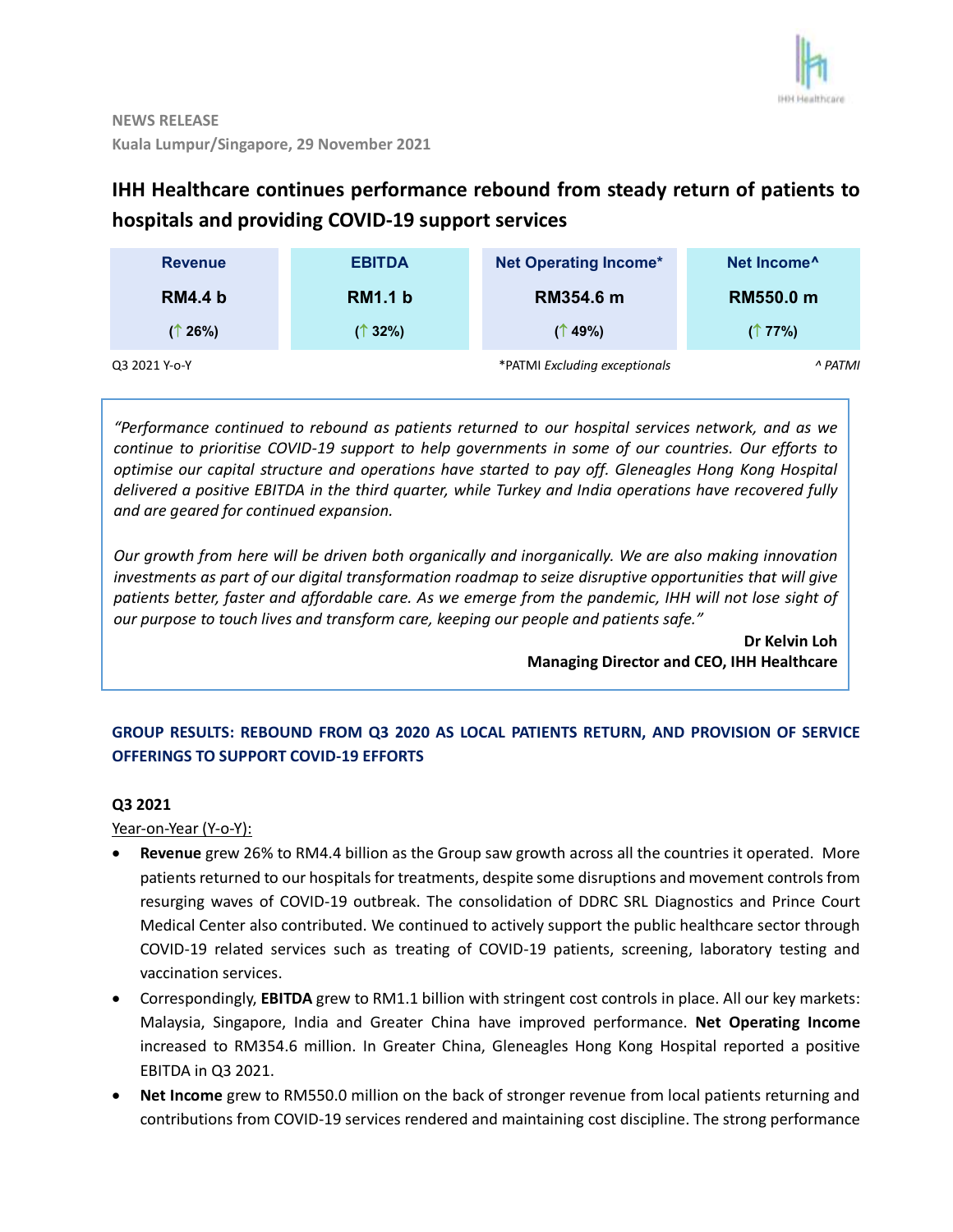

recorded was also due to the recognition of a previously unrecognised deferred tax asset by Acibadem Holdings.

### **9M 2021**

Year-on-Year (Y-o-Y):

- **Revenue, EBITDA,** and **Net Income** grew to RM12.7 billion, RM3.2 billion and RM1.4 billion respectively from a lower base a year ago when major lockdowns across our network impacted our performance.
- **Cashflows** were strong with net cash generated from operating activities of RM2.4 billion.
- **Balance sheet** remained robust, with an overall cash balance of RM4.0 billion and **net gearing** of 0.24 times (31 December 2020: 0.28 times).

## **9M 2021 OPERATIONAL HIGHLIGHTS**

- Return on Equity reached 8.2% in Q3 2021.
- Gleneagles Hong Kong Hospital broke even on EBITDA in May 2021 and reported a positive EBITDA in Q3 2021.
- Supported governments in COVID-19 efforts across our international network:
	- o New market-specific support rendered in 9M 2021 included:
		- **Singapore:** 
			- o Parkway Laboratory Services was awarded the contract by Changi Airport Group to be one of two laboratory vendors to provide Polymerase Chain Reaction (PCR) tests for on-arrival travellers at Changi Airport starting November 2021.
			- o Allocated about 230 beds to treat COVID-19 patients at our IHH Singapore hospitals.
		- **Turkey**: Dalaman YDA Airport Acibadem PCR Laboratory has been operational since 1 June 2021 to perform PCR tests for passengers 24/7

## **OUTLOOK**

- With operations returning to normalcy, we expect revenues from COVID-19 services to gradually decrease.
- The Group also expects staff costs to rise as we strengthen our clinical talent across our hospital services network with a strong return of core non-COVID business.
- At the same time, we will further drive business performance by:
	- o Extracting synergies from our international network and enhancing efficiencies to become one-IHH network.
	- $\circ$  Driving efficient growth through reviewing opportunities to expand into new or established clusters where it is earnings accretive to IHH.
	- o Proactively diversifying into new revenue streams including diagnostics and laboratory services, improving case mix, as well as partnering and supporting public health organisations.
	- $\circ$  Embarking on a patient-centric digital transformation roadmap over the next few years to deliver better, seamless, and affordable care for our patients.
- Our long-term growth trajectory remains solid, and we are poised for sustainable growth in the new normal as we stay guided by our vision to be the world's most trusted healthcare services network.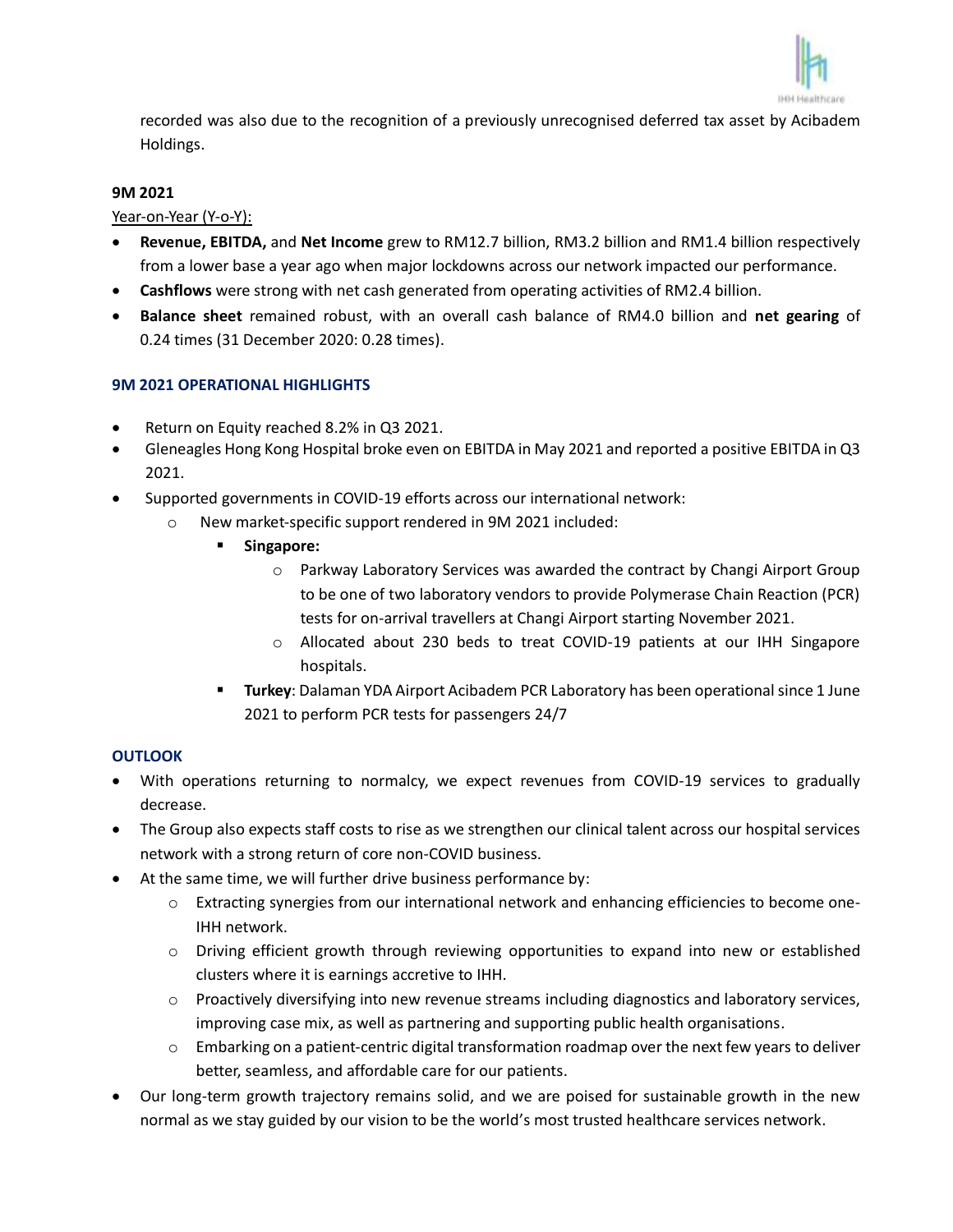

#### **GEOGRAPHICAL OPERATIONAL AND FINANCIAL UPDATES**

#### **Malaysia operations**

## **Sustained recovery with contributions from complex medical cases and the provision of COVID-19 related services**

Year-on-year (Y-o-Y):

- Revenue increased 23% to RM709.9 million due to the inclusion of contribution from Prince Court Medical Centre and increased contribution from performing more COVID-19 tests; EBITDA grew 26% to RM200.8 million.
- Inpatient admissions decreased 11% while revenue intensity improved 25.1%.
- For the quarter, average occupancy was at 48%.

#### **Singapore operations**

#### **Continued resilience in performance**

Year-on-year (Y-o-Y):

- Revenue improved 32% to RM1.3 billion; EBITDA grew 5% to RM367.5 million.
- Inpatient admissions decreased marginally by 2% while revenue intensity grew 5.8%.
- For the quarter, average occupancy was at 55%.
- Lab and diagnostic capabilities were ramped up to support COVID-19 efforts via the installation of the eleventh PCR test machine in August to increase testing capacity.

#### **Turkey and European operations**

#### **Strong performance continues in the quarter**

Year-on-year (Y-o-Y):

- Revenue grew 19% to RM1.1 billion; EBITDA increased 34% to RM300.2 million.
- Inpatient admissions improved 12%; Revenue intensity increased 21.7% with more complex cases undertaken and price adjustments to counter inflation.
- For the quarter, average occupancy was at 75%.

#### **India operations**

#### **Strong recovery of core non-COVID business**

Year-on-year (Y-o-Y):

- Revenue grew 41% to RM977.2 million on contribution from COVID-19 related services and healthy recovery of non-COVID inpatient admissions; EBITDA increased 102% to RM180.8 million.
- Inpatient admissions increased 29%; Revenue intensity increased 3.2% as patients with more serious and urgent ailments sought treatment at our hospitals.
- For the quarter, average occupancy was at 66%.
- Restructuring in 2020 that delivered cost savings sustained.

#### **Others**

 IMU Health's revenue grew 21% to RM65.6 million due to the postponement of academic courses from last year amid the pandemic; EBITDA grew to RM25.0 million on the higher revenue as well as the absence of allowances granted to students last year.